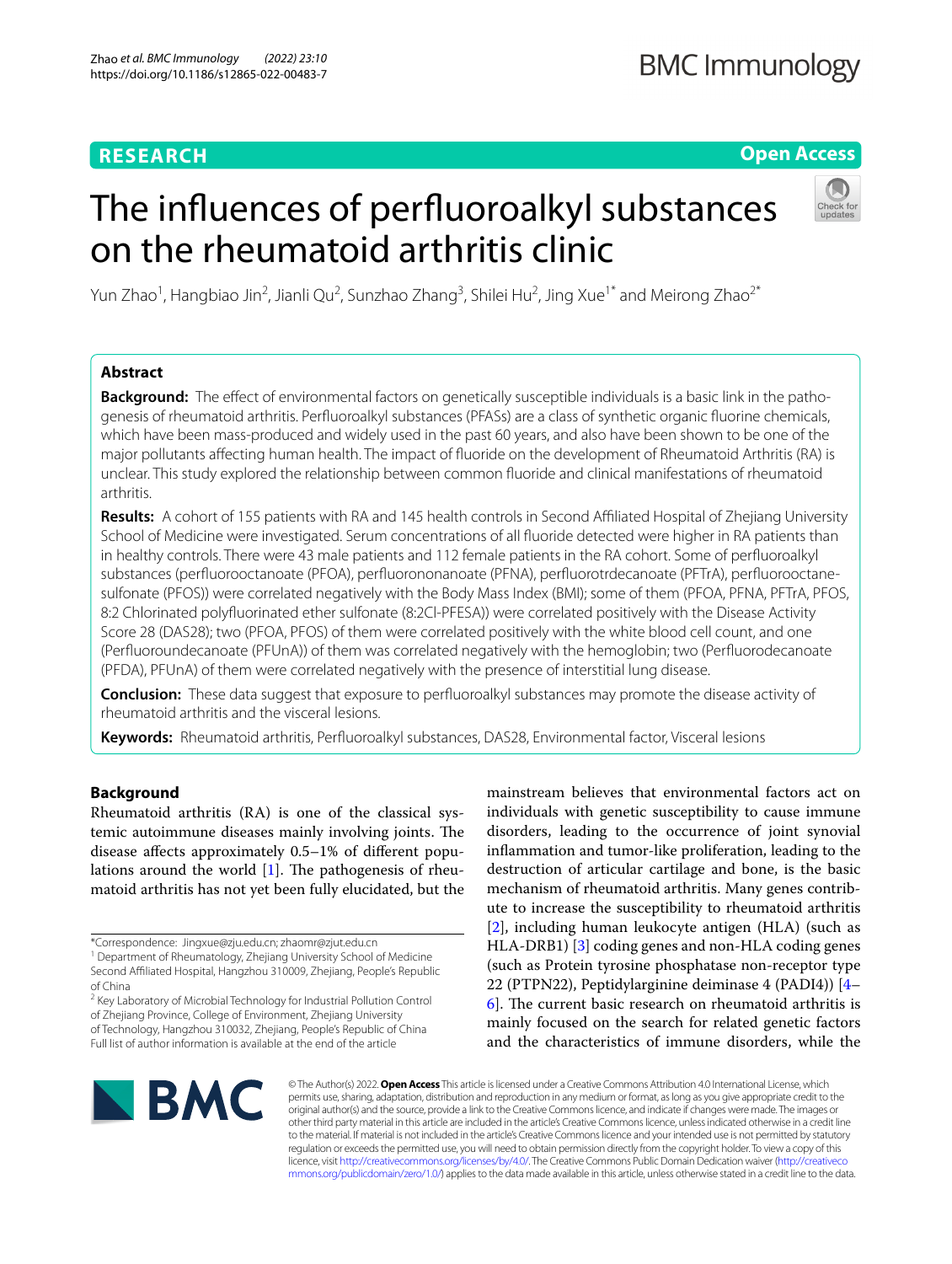research on environmental factors is relatively less. Some studies showed that smoking and other ways of bronchial damage (e.g., exposure to silica) increase the risk of rheumatoid arthritis among persons with susceptibility HLA-DR4 alleles [\[7](#page-8-5), [8](#page-8-6)]. Environmental factors causing damage to pulmonary and other barrier tissues may promote post-translational modifcations, through PADI4, that result in citrullination increase of mucosal proteins. Loss of tolerance to such neoepitopes upregulates an anti-citrullinated peptide antibody (ACPA) response beyond the endurance range of the body [\[9](#page-8-7), [10](#page-8-8)]. Some other studies showed infectious agents (e.g., Epstein-Barr virus, cytomegalovirus, proteus species, and Escherichia coli) and their components (e.g., heat-shock proteins) were associated with rheumatoid arthritis, and molecular mimicry is postulated [\[11,](#page-8-9) [12](#page-9-0)]. Some studies also showed that periodontitis is capable of promoting citrullination of mammalian proteins, thus were associated with RA [[13](#page-9-1), [14](#page-9-2)]. Finally, intestinal flora dysbiosis and barrier leakage are closely related to the occurrence of rheumatoid arthritis  $[15–17]$  $[15–17]$  $[15–17]$  $[15–17]$ .

There is growing concern about the effects of chemical compounds on health. Perfuoroalkyl substances (PFASs), which have been mass-produced and widely used in hundreds of commercial and industrial felds in the past 60 years, are a class of synthetic organic fuorine chemicals with high thermal activity, high chemical stabilities and high surface activity  $[18]$  $[18]$ . According to the diferent polar head group R, PFASs can be divided into diferent species. Many publications have showed that PFASs could cause a series of health issues. Researchers from the National Health and Nutrition Examination Survey (NHANES) found that most of the participants had measurable PFOS and PFOA concentrations in their bodies [\[19](#page-9-6), [20\]](#page-9-7). Because of their extremely stable physicochemical properties, PFASs are ubiquitous in the environment, including drinking water, dust, and even in remote Arctic regions [\[21](#page-9-8), [22\]](#page-9-9); on the other hand, PFASs are virtually non-biodegradable and bind readily to serum proteins in human blood, so they can remain persistently in organisms [[23\]](#page-9-10). Maestri et al. reported that PFAS accumulates more easily in protein-rich areas such as blood and liver [[24\]](#page-9-11). Moreover, some studies on animal toxicology showed that PFOS could induce some specifc genes expressing diferentially, thus disturb some functional pathways and cause damage to the cytoskeleton organization and the connections of Sertoli cell–cell [\[25](#page-9-12)]. Some studies have reported the link between residual PFOA or PFOS and thyroid disease in humans [[26,](#page-9-13) [27](#page-9-14)]. But the efect of PFASs on autoimmune diseases has not been studied.

In this study, a longitudinal clinical cohort of 155 patients with RA was investigated in Second Afliated

Hospital of Zhejiang University School of Medicine. Serum samples were collected from these participants during the clinic visit and analyzed for PFOA, PFNA, PFDA, PFUnA, PFDoA, PFTrA, PFOS, 8:2Cl-PFESA. The main focus of this study were to explore the association between PFASs in RA patients and the clinic of RA.

# **Results**

# **Demographic, clinical, and immunologic features of 155 patients with rheumatoid arthritis**

The patient cohort comprised 155 individuals, including 43 (27.74%) men and 112 (72.26%) women (male: female, ratio, 1:2.6), with a mean age at onset of  $45 \pm 12$  years  $(range<sub>24–67</sub> year). The mean disease duration was$  $12 \pm 2$  years (range, 17–21 year). According to the disease activity assess in rheumatoid arthritis assessed by the number of swelling and tenderness in specifc 28 joints, named Disease Activity Score 28 based on CRP (DAS28- CRP), there were 33 (21.3%) patients with disease inactivity, 44 (28.4%) patients with low disease activity, 56 (36.1%) patients with moderate disease activity, and 22 (14.2%) patients with high disease activity. According to the blood routing examination, there were 69 (44.52%) patients with anemia, 12 (7.74%) patients with leucopenia, and no patient with thrombocytopenia. Some patients had mild liver dysfunction and none had kidney dysfunction. There were 143 (92.26%) patients and 118 (76.13%) patients with the disease marker ACPA and Rheumatoid Factor (RF) respectively. The detailed data was shown in the Table [1](#page-2-0). Serum concentrations of all fuoride detected were higher in RA patients than in healthy controls (Additional file [1](#page-8-10): Table S1).

# **Correlation between fuorides and disease activity score 28 of rheumatoid arthritis**

The disease activity of patients with RA was scored by DAS28-CRP, and the patients were divided into four groups according to DAS28, disease inactivity group (DAS28<2.6), low disease activity group (2.6≤DAS28<3.2), moderate disease activity group (3.2≤DAS28<5.1) and high disease activity group  $(5.1 \leq$  DAS28) respectively. The median serum concentration of PFOA (3.58 ng/mL, 6.00 ng/mL, 12.74 ng/mL, and 19.78 ng/mL), PFNA (1.08 ng/mL, 1.27 ng/mL, 1.35 ng/ mL, 1.72 ng/mL), PFOS (2.43 ng/mL, 3.33 ng/mL, 6.01 ng/mL, 6.81 ng/mL) and 8:2Cl-PFESA (0.18 ng/mL, 0.27 ng/mL, 0.42 ng/mL, 0.57 ng/mL) in disease inactivity group, low disease activity group, moderate disease activity group and high disease activity group reached statistical difference with all  $p=0.0001$ . But the median serum concentration of PFDA ( $p=0.0570$ ), PFUnA ( $p=0.3750$ ), and PFDoA ( $p=0.6496$ ) was not different statistically in diferent groups. Although it was diferent statistically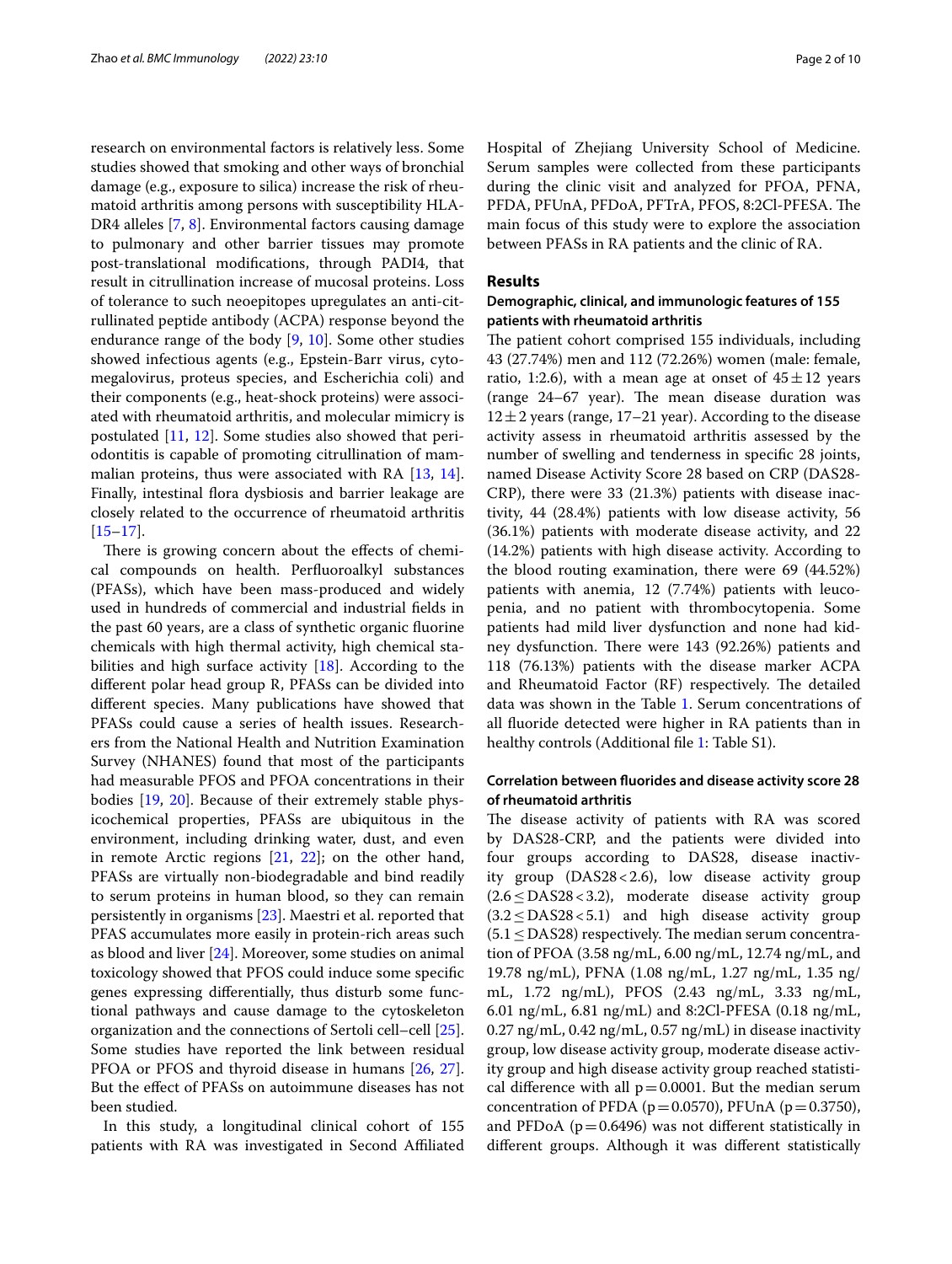<span id="page-2-0"></span>**Table 1** Demographic, clinical, and immunologic features of 155 chinese patients with RA

| Variables at protocol*                             | $n = 155$      |
|----------------------------------------------------|----------------|
| Gender, male, n(%)                                 | 43 (27.74)     |
| BMI, mean (S.D.), $kg/m2$                          | $22.1 \pm 3.4$ |
| Age at onset, mean (S.D.), years                   | $45 + 12$      |
| Disease duration, mean (S.D.), years               | $12 + 2$       |
| DAS28, n(%)                                        |                |
| < 2.6                                              | 33(21.3)       |
| $2.6 \sim 3.2$                                     | 44(28.4)       |
| $3.2 \sim 5.1$                                     | 56(36.1)       |
| > 5.1                                              | 22(14.2)       |
| Cytopenia                                          |                |
| Anemia (Hb < 110 g/l), n (%)                       | 69(44.52)      |
| Leucopenia (<4 $\times$ 10 <sup>9</sup> /L), n (%) | 12 (7.74)      |
| Thrombocytopenia (< $100 \times 10^9$ /L), n (%)   | O(0)           |
| Lymphopenia (< $0.8 \times 10^9$ /L), n (%)        | 13 (8.39)      |
| High ALT (> 50 U/L), n (%)                         | O(0)           |
| High AST (> 35 U/L), n (%)                         | 6(3.87)        |
| High TBIL (> 21 umol/L), n (%)                     | O(0)           |
| High ALP (> 125 U/L), n (%)                        | 14(9.03)       |
| High GGT (>60 U/L), n (%)                          | 20(12.9)       |
| High Cr (> 104 umol/L), n (%)                      | O(0)           |
| Interstitial lung disease, n (%)                   | 27(17.42)      |
| Anti-CCP antibody positive, n (%) 143 (92.26)      |                |
| RF positive, n (%)                                 | 118(76.13)     |
| ILD, n (%)                                         | 27(17.4)       |

 $*$ Mean (M)  $\pm$  standard deviation (S.D) was used to describe the measurement data, and percentage was used to describe the counting data

*RA* rheumatoid arthritis, *HCs* healthy controls, *BMI* body mass index, *DAS28* disease activity score in 28 joints based on c reactive protein, *Hb* hemoglobin, *ALT* alanine transaminase, *AST* aspartate amino transferase, *TBIL* total bilirubin, *GGT* gamma-glutamyl transpeptidase, *Cr* creatinine, *Anti-CCP* anticyclic citrullinated peptide, *RF* rheumatoid factor, ILD interstitial lung disease

 $(p=0.0056)$ , the median serum concentration of PFTrA, was 0.14 ng/mL, 0.09 ng/mL, 0.10 ng/mL and 0.12 ng/ mL in disease inactivity group, low disease activity group, moderate disease activity group and high disease activity

group respectively, did not correlated linearly with the increase of DAS28. The median serum concentration of PFDA, PFUnA and PFDoA did not reach the statistical difference in different DAS28 groups with  $p=0.0570$ ,  $p=0.3750$  and  $p=0.6496$  respectively. The detailed data was shown in the Table [2.](#page-2-1)

# **Correlation between fuorides and BMI**

Fluorides can infect the human beings Body Mass Index (BMI). We investigated the distribution of fuoride concentrations in different BIM groups. The patients were divided into three groups according to BMI, low weight group ( $BMI < 18.5$  kg/m<sup>2</sup>), normal weight group  $(18.5 \text{ kg/m}^2 \leq \text{BMI} < 24.9 \text{ kg/m}^2)$ , and high weight group  $(BMI \geq 25 \text{ kg/m}^2)$ . The median serum concentration of PFOA (14.69 ng/mL, 7.63 ng/mL, 4.01 ng/mL), PFNA (1.70 ng/mL, 1.27 ng/mL, 1.13 ng/mL), and PFOS (5.98 ng/mL, 4.99 ng/mL, 2.78 ng/mL) reached statistical diference in low weight group, normal weight group, and high weight group with  $p=0.0001$ ,  $p=0.0007$  and  $p=0.0005$  respectively. Although it was different statistically  $(p=0.0225)$ , the median serum concentration of PFTrA, was 0.11 ng/mL, 0.10 ng/mL, and 0.14 ng/mL in low weight group, normal weight group, and high weight group respectively, did not correlated linearly with the BMI. The median serum concentration of PFDA, PFUnA and PFDoA did not reach the statistical diference in different BMI groups with  $p=0.1149$ ,  $p=0.3380$  and  $p=0.5405$  respectively. The detailed data was shown in the Table [3](#page-3-0).

# **Correlation between fuorides and hematological damage**

We investigated the distribution of fluoride concentrations in different White Blood Cell (WBC) groups and in different hemoglobin (Hb) groups. The patients were divided into two groups according to the count of WBC in blood, leukopenia group (WBC <  $4 \times 10^9$ /L) and none leukopenia group (WBC $\geq 4 \times 10^9$ /L). The median serum concentration of PFOA (10.38 ng/mL, 6.19 ng/mL) and PFOS (5 ng/mL, 2.21 ng/mL) reached

<span id="page-2-1"></span>

| Table 2 Correlation between fluorides and Disease Activity Score 28 of RA |  |  |
|---------------------------------------------------------------------------|--|--|
|---------------------------------------------------------------------------|--|--|

|                       | PFOA (ng/mL)                 | <b>PFNA</b><br>(nq/mL) | <b>PFDA</b><br>(nq/mL)                        | <b>PFUnA</b><br>(nq/mL) | <b>PFDoA</b><br>(nq/mL) | <b>PFTrA</b><br>(nq/mL)                       | <b>PFOS</b><br>(ng/mL) | 8:2Cl-PFESA (ng/<br>mL)   |
|-----------------------|------------------------------|------------------------|-----------------------------------------------|-------------------------|-------------------------|-----------------------------------------------|------------------------|---------------------------|
| DAS28 < 2.6           | $3.58(2.80 \sim 5.05)$       |                        | $1.08(0.58 \sim 1.45)$ $0.77(0.47 \sim 1.10)$ | $0.31(0.20 \sim 0.45)$  |                         | $0.09(0.08 \sim 0.14)$ $0.14(0.11 \sim 0.16)$ | $2.43(1.78 \sim 3.54)$ | $0.18(0.12 \sim 0.49)$    |
| $2.6 <$ DAS28 $<$ 3.2 | $6.00(5.01 \sim 6.66)$       | $1.27(0.71 \sim 2.28)$ | $0.93(0.46 \sim 1.32)$                        | $0.36(0.26 \sim 0.51)$  | $0.09(0.07 - 0.12)$     | $0.09(0.07 - 0.12)$                           | $3.33(1.83 \sim 5.24)$ | $0.27(0.11 \sim 0.41)$    |
| $3.2 <$ DAS28 $<$ 5.1 | $12.74(11.17 \sim 14.19)$    | $1.35(0.96 \sim 1.79)$ | $1.14(0.67 - 1.60)$                           | $0.41(0.25 \sim 0.61)$  | $0.08(0.07 - 0.14)$     | $0.10(0.08 - 0.14)$                           | $6.01(3.15 \sim 6.88)$ | $0.42(0.21 \sim 0.70)$    |
| DAS28 > 5.1           | $19.78(16.70 \approx 21.47)$ | $1.72(1.25 \sim 2.24)$ | $1.19(0.58 \sim 1.90)$                        | $0.42(0.27 - 0.57)$     | $0.09(0.07 - 0.12)$     | $0.12(0.10 \sim 0.15)$                        | $6.81(5.19 \sim 8.60)$ | $0.57(0.21 \approx 0.70)$ |
| р                     | 0.0001                       | 0.0001                 | 0.0570                                        | 0.3750                  | 0.6496                  | 0.0056                                        | 0.0001                 | 0.0001                    |

*RA* rheumatoid arthritis, *PFOA* Perfuorooctanoate, *PFNA* Perfuorononanoate, *PFDA* Perfuorodecanoate, *PFUnA* Perfuoroundecanoate, *PFDoA* perfuorododecanoate, *PFTrA* Perfuorotrdecanoate, *PFOS* Perfuorooctanesulfonate, *8:2Cl-PFESA* 8:2 Chlorinated polyfuorinated ether sulfonate, *DAS28* disease activity score in 28 joints based on c reactive protein, *M* mean, *SD* standard deviation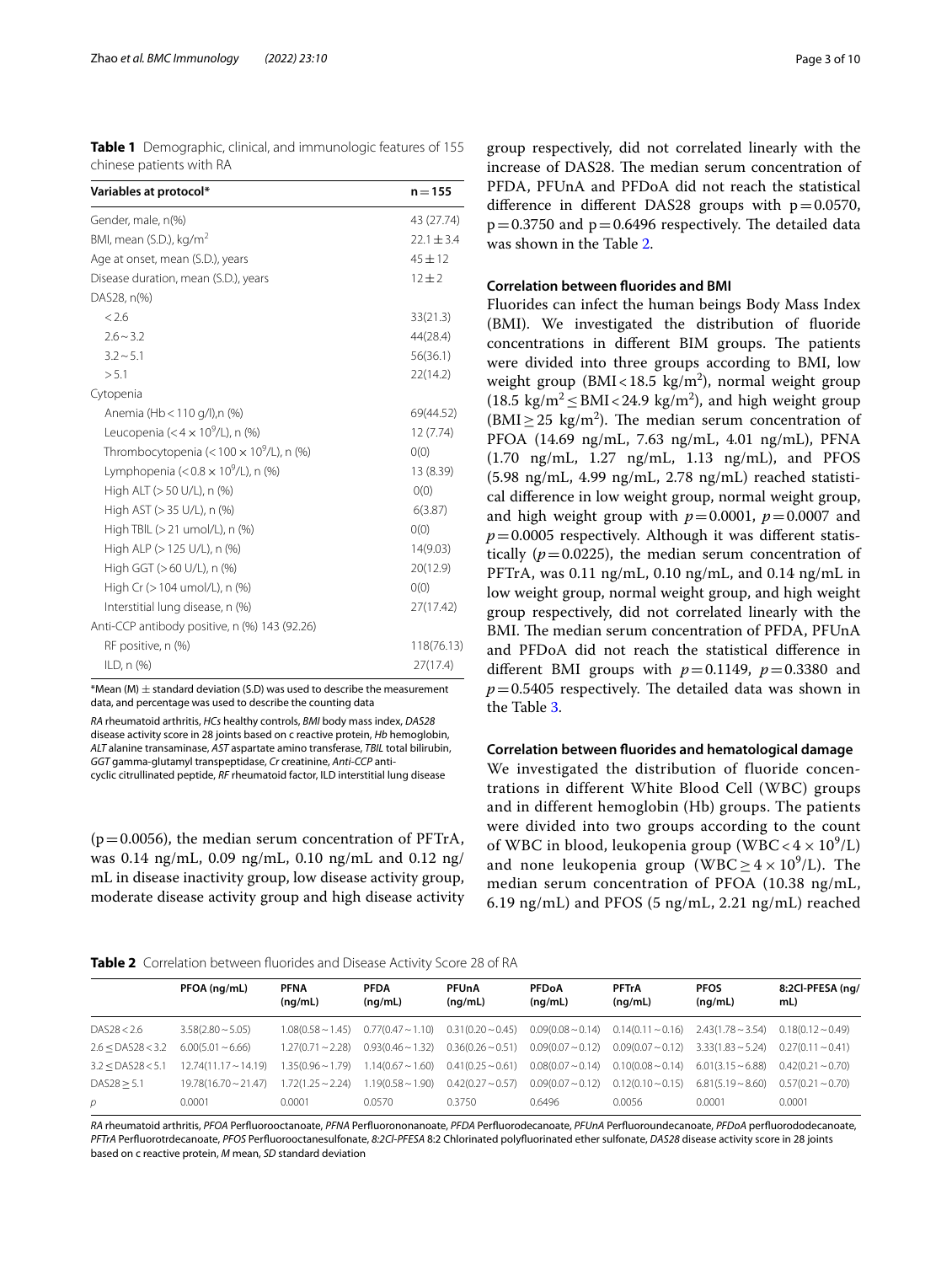|                      | PFOA                   | na<br>F             | PFDA                | PFUnA               | PFDoA               | PFTrA               | PFOS                | 8:2CI-PFESA         |
|----------------------|------------------------|---------------------|---------------------|---------------------|---------------------|---------------------|---------------------|---------------------|
| BMI < 18.5           | $14.69(12.63 - 19.37)$ | $1.70(1.35 - 2.31)$ | $0.45(0.50 - 1.63)$ | $0.38(0.24 - 0.57)$ | $0.09(0.07 - 0.14)$ | $0.11(0.08 - 0.14)$ | $5.98(3.37 - 7.16)$ | $0.34(0.18 - 0.62)$ |
| $18.5 \leq$ BMI < 24 | $7.63(6.25 - 11.17)$   | $.27(0.97 - 2.03)$  | $0.78(0.46 - 1.13)$ | $0.36(0.20 - 0.45)$ | $0.09(0.07 - 0.10)$ | $0.10(0.07 - 0.14)$ | $4.99(2.17 - 6.74)$ | $0.29(0.13 - 0.58)$ |
| $3M1 \geq 24$        | $4.01(3.30 - 6.23)$    | $.13(0.64 - 1.52)$  | $0.93(0.51 - 1.45)$ | $0.41(0.25 - 0.54)$ | $0.10(0.08 - 0.16)$ | $1.14(0.10 - 0.16)$ | $.78(2.11 - 3.69)$  | $(18(0.11 - 0.52))$ |
|                      | 00001                  | 0.0007              | 0.1149              | 0.3380              | 0.5405              | 0.0225              | 0.0005              | 0.1172              |

<span id="page-3-0"></span>Table 3 Correlation between fluoride and BMI

*BMI* body mass index, PFOAPerfluorooctanoate, PFM Perfluoronanoate, PFMA Perfluoroundecanoate, PFDoA perfluorododecanoate, PFTA Perfluorotrdecanoate, PFOS<br>Perfluorooctanesulfonate, 82CHPFESA 8:2 Chlorinated polyfluorinate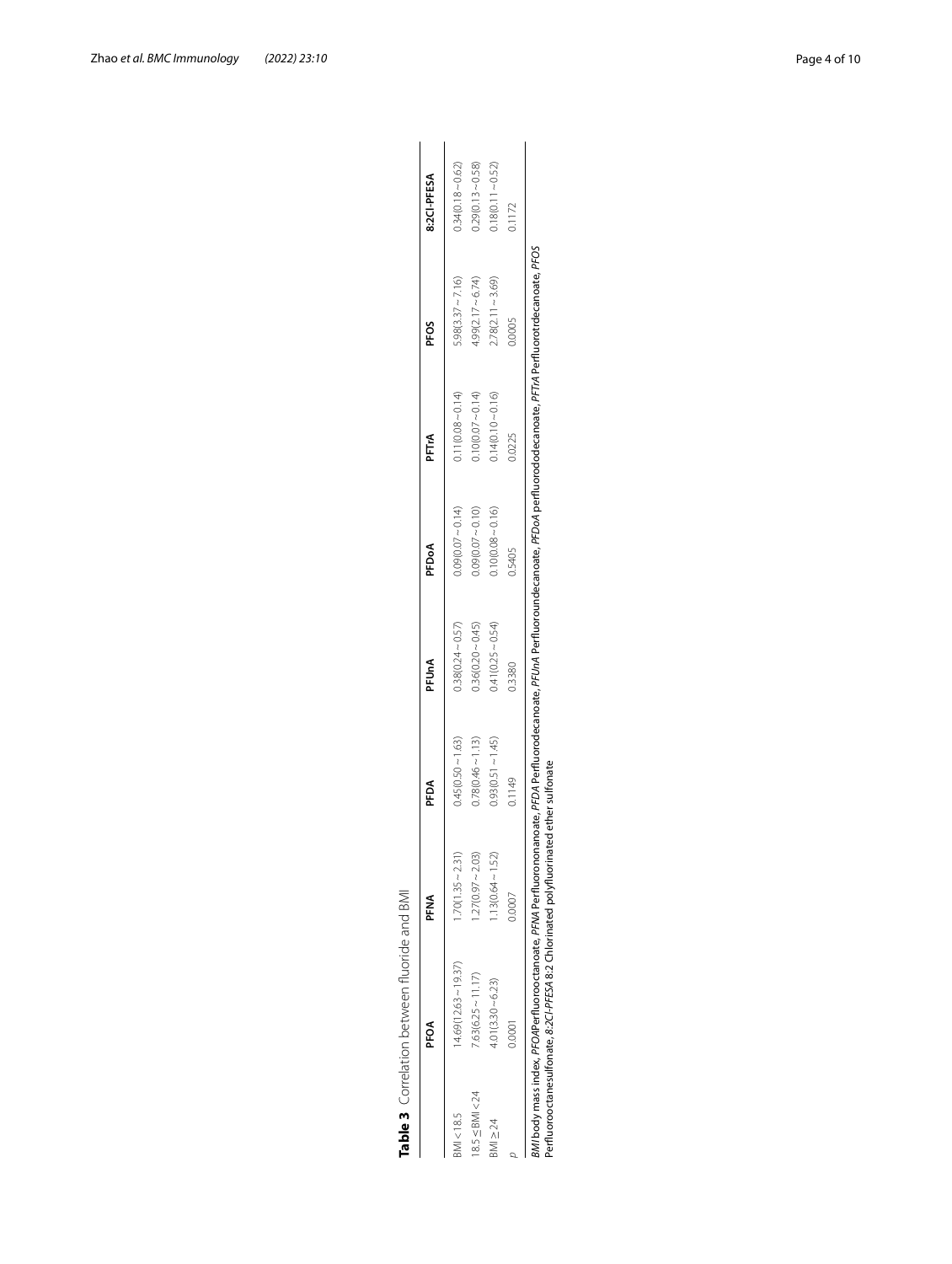<span id="page-4-0"></span>

|  | Table 4 Correlation between fluorides and hematological damage |  |  |  |  |  |  |
|--|----------------------------------------------------------------|--|--|--|--|--|--|
|--|----------------------------------------------------------------|--|--|--|--|--|--|

|              |       | <b>PFOA</b>               | <b>PFNA</b>            | <b>PFDA</b>            | <b>PFUnA</b>                                                         | <b>PFDoA</b>        | <b>PFTrA</b>        | <b>PFOS</b>            | 8:2Cl-PFESA            |
|--------------|-------|---------------------------|------------------------|------------------------|----------------------------------------------------------------------|---------------------|---------------------|------------------------|------------------------|
| <b>WBC</b>   | >4.0  | $10.38(5.26 \sim 15.29)$  | 1.44(0.87 ~ 2.19)      | $0.91(0.33 \sim 1.45)$ | $0.36(0.18 \sim 0.52)$ $0.09(0.07 \sim 0.12)$ $0.11(0.07 \sim 0.14)$ |                     |                     | $5(2.17 - 6.82)$       | $0.29(0.14 - 0.58)$    |
| $(x 10^9/L)$ | <4.0  | $6.19(3.11 \approx 7.15)$ | $1.19(0.7 \sim 1.67)$  | $0.97(0.53 \sim 1.56)$ | $0.35(0.24 \sim 0.68)$                                               | $0.09(0.07 - 0.13)$ | $0.13(0.07 - 0.16)$ | $2.21(1.85 \sim 3.58)$ | $0.19(0.12 \sim 0.57)$ |
|              |       | 0.0215                    | 0.1390                 | 0.7263                 | 0.9422                                                               | 0.2833              | 0.8013              | 0.0484                 | 0.6113                 |
| Hb           | >100  | $9.44(5.795 \sim 15.44)$  | $1.48(1.03 \sim 2.14)$ | $0.92(0.46 \sim 1.37)$ | $0.34(0.20 - 0.50)$                                                  | $0.09(0.07 - 0.12)$ | $0.11(0.08 - 0.14)$ | $4.50(2.31 \sim 6.78)$ | $0.36(0.14 \sim 0.57)$ |
| (g/L)        | < 100 | $10.87(6.21 \sim 14.94)$  | $1.44(1.11 \sim 2.24)$ | $1.03(0.51 \sim 1.41)$ | $0.42(0.29 - 0.54)$                                                  | $0.09(0.07 - 0.16)$ | $0.11(0.08 - 0.15)$ | $5.19(2.79 \sim 6.67)$ | $0.25(0.14 \sim 0.54)$ |
|              |       | 0.3887                    | 0.4000                 | 0.5663                 | 0.0423                                                               | 0.5297              | 0.2555              | 0.4732                 | 0.5598                 |
|              |       |                           |                        |                        |                                                                      |                     |                     |                        |                        |

*PFOA* Perfuorooctanoate, *PFNA* Perfuorononanoate, *PFDA* Perfuorodecanoate, *PFUnA* Perfuoroundecanoate, *PFDoA* perfuorododecanoate, *PFTrA*

Perfuorotrdecanoate, *PFOS* Perfuorooctanesulfonate, *8:2Cl-PFESA* 8:2 Chlorinated polyfuorinated ether sulfonate, *WBC* white blood cell, *Hb* hemoglobin

statistical difference in leukopenia group and none leukopenia group with  $p = 0.0215$  and  $p = 0.0484$  respectively. There was no statistically significant difference between the two groups for the remainder fluorides. The detailed data was shown in the Table [4](#page-4-0).

We also investigated the distribution of fluoride concentrations in different Hb groups. The patients were divided into two groups according to the concentrations of Hb in blood, hemoglobinopenia group (Hb < 100 g/L) and non hemoglobinopenia group (Hb  $\geq$  100 g/L). The median serum concentration of PFUnA was 0.42 ng/mL and 0.34 ng/mL in hemoglobinopenia group and non hemoglobinopenia group respectively with  $p = 0.0215$  and  $p = 0.0484$  respectively. There was no statistically significant difference between the two groups for the remainder fluorides. The detailed data was shown in the Table [4](#page-4-0).

## **Correlation between fuorides and ILD**

Interstitial lung disease (ILD) is one of the most important visceral lesions in patients with RA. The patients were divided into two groups depending on with or without ILD. The study showed the median serum concentration of PFDA and PFUnA was 0.99, 0.51 and 0.38, 0.31 in the ILD group and none ILD group, and the difference was statistically significant with  $p = 0.0173$  and  $p = 0.0254$ . There was no statistically significant difference between the two groups for the remainder fluorides. The detailed data was shown in the Table [5.](#page-5-0)

# **Discussion**

It is considered that environmental factors acting on individuals with genetic susceptibility to cause immune disorders is the basic pathogenesis of initiation of RA. Studies have shown that smoking, alcohol consumption, microbial infection and contraceptives are important environmental factors in the onset of RA. Among them, smoking was the strongest environmental factor associated with RA, and the risk of RA in smokers was 2 to 4 times higher than in non-smokers  $[28]$  $[28]$  $[28]$ . The effect of smoking on RA showed a dose-dependent efect, and the longer smoking time, the greater the risk of RA  $[29]$  $[29]$ . The risk of RA decreases as the time to quit smoking increases, with abstinence for 15 years reducing the risk by 30 percent compared with abstinence for 1 year [\[30\]](#page-9-17). Smoking induces the production of anti-citrullinated Protein antibody (ACPA) in the lungs of RA patients who smoke but not non-smokers [\[31](#page-9-18)]. While, alcohol consumption may be a protective factor for RA, and those who consumed 500 g of white wine per week had a 50 percent lower risk of RA than those who consumed light or no alcohol [\[32](#page-9-19)]. Infection, especially viral infection, is also a major environmental factor for RA [[33](#page-9-20)]. Pathogenic microorganisms can both trigger autoimmune responses through molecular mimicry mechanisms and induce citrullination processes, required for the production of ACPA. Recent studies have shown that oral flora, especially periodontal disease caused by *porphyromonas gingivalis*, is closely related to the pathogenesis of RA [\[34](#page-9-21)]. Several studies evaluated the role of particulate pollutants in the development of RA, indicating that some particulate pollutants can be treated as antigens by airway epithelial cells and presented to immune cells. Workers exposed to asbestos and silica have a higher risk of RA, suggesting that inorganic dust and CS may play specifc roles in inducing disease [[35\]](#page-9-22).

Other environmental factors may also infuence RA. Fluoride was widely used in production and life at some time ago, and it has been shown to have some efect on human health. Some studies had showed the potential immunomodulatory efects of exposure to Perfuoroalkyl substances (PFASs), and most of them were from studies about associations between exposure to PFASs and vaccine antibody response [\[36](#page-9-23), [37](#page-9-24)]. Some other studies showed that some infectious and allergic diseases correlated with exposure to PFASs [[38,](#page-9-25) [39](#page-9-26)]. Studies have suggested that perfuoroalkyl substances can afect the human immune system and associated with other autoimmune disease. A investigation in the Taiwanese GBCA reported positive associations between concurrent serum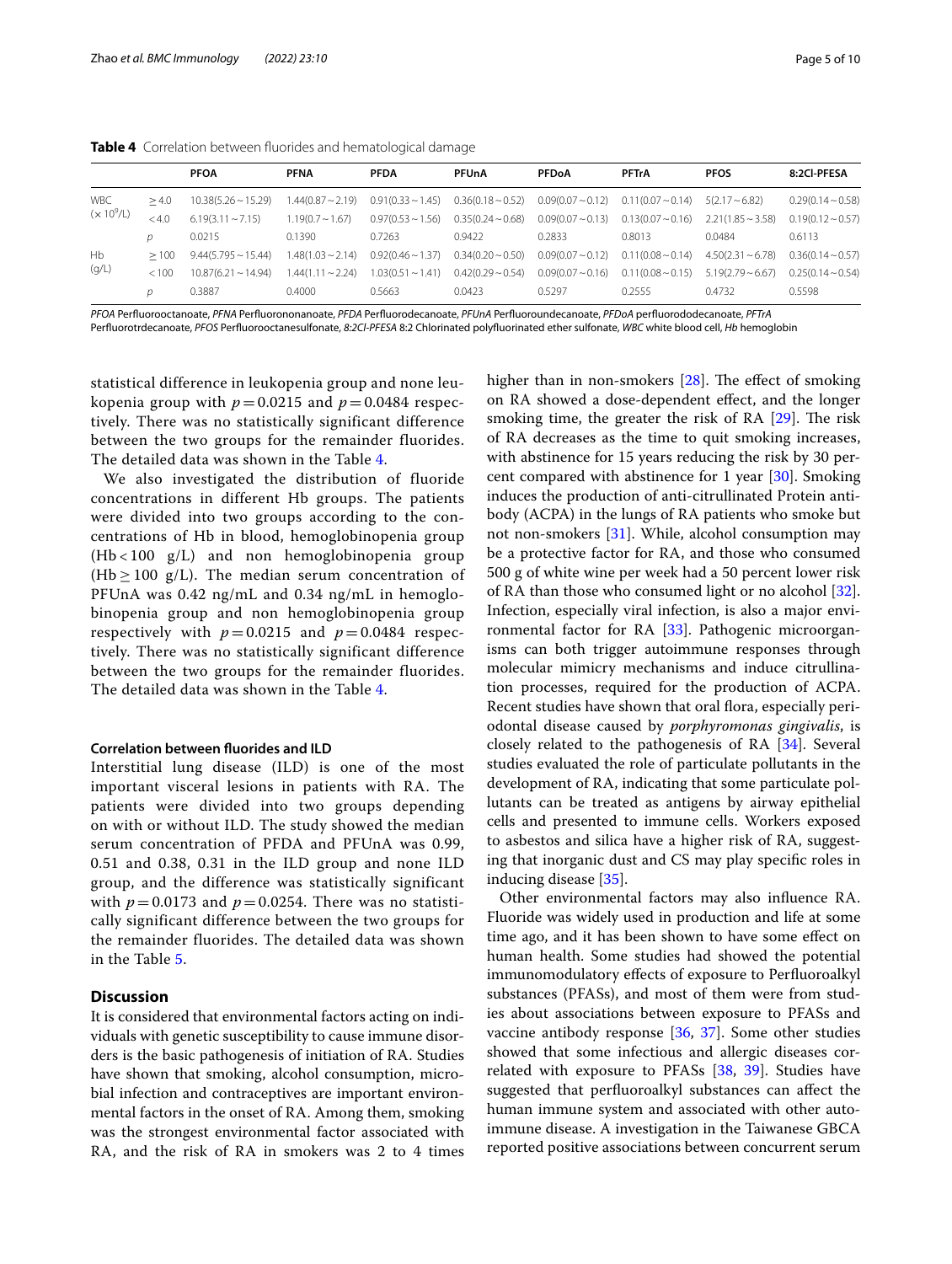<span id="page-5-0"></span>

| j                                                    |
|------------------------------------------------------|
| ţ                                                    |
|                                                      |
|                                                      |
| Chrolithiontham thomas in the loss.<br>)<br>DN<br>DN |
| I                                                    |
|                                                      |
| )<br>2                                               |
|                                                      |
|                                                      |

|  | <b>PFOA</b>                                                                                                                                                                                                                                                                                | <b>PFNA</b>            | PFDA                | PFUnA  | PFDoA                                                                                                 | PFTrA               | <b>PFOS</b>                             | F-53B                                           | 8:2CI-PFESA         |
|--|--------------------------------------------------------------------------------------------------------------------------------------------------------------------------------------------------------------------------------------------------------------------------------------------|------------------------|---------------------|--------|-------------------------------------------------------------------------------------------------------|---------------------|-----------------------------------------|-------------------------------------------------|---------------------|
|  | $9.79(5.03 \sim 15.19)$                                                                                                                                                                                                                                                                    | $1.39(0.87 \sim 2.25)$ |                     |        | $0.38 \sim 1.58$ and $0.56$ and $0.50 \sim 0.58$ and $0.58$ and $0.07 \sim 0.01$ and $0.07 \sim 0.01$ |                     | $0.11(0.08 - 0.14)$ $4.26(2.12 - 6.68)$ | $3.17(1.59 - 5.25)$                             | $0.29(0.14 - 0.57)$ |
|  | $8.94(6.05 \sim 17.44)$                                                                                                                                                                                                                                                                    | $1.44(1.069 - 2.1)$    | $0.51(0.34 - 0.96)$ |        | $0.31(0.18 \sim 0.39)$ $0.09(0.06 \sim 0.11)$                                                         | $0.08(0.06 - 0.16)$ |                                         | $5.19(1.876 \sim 6.81)$ $3.17(2.089 \sim 5.17)$ | $0.28(0.12 - 0.6)$  |
|  | 0.7987                                                                                                                                                                                                                                                                                     | 0.3099                 | 0.0173              | 0.0254 | 0.9869                                                                                                | 0.3403              | 0.4913                                  | 0.9929                                          | 0.9205              |
|  | LD interstitial lung disease, PFOAPerfluorooctanoate, PFMA Perfluorononanoate, PFUMA Perfluoroundecanoate, PFDoA perfluorododecanoate, PFTA Perfluorotrdecanoate, PFTA Perfluorotrdecanoate, PFOS<br>Perfluorooctanesulfonate, 8:2Cl-PFESA 8:2 Chlorinated polyfluorinated ether sulfonate |                        |                     |        |                                                                                                       |                     |                                         |                                                 |                     |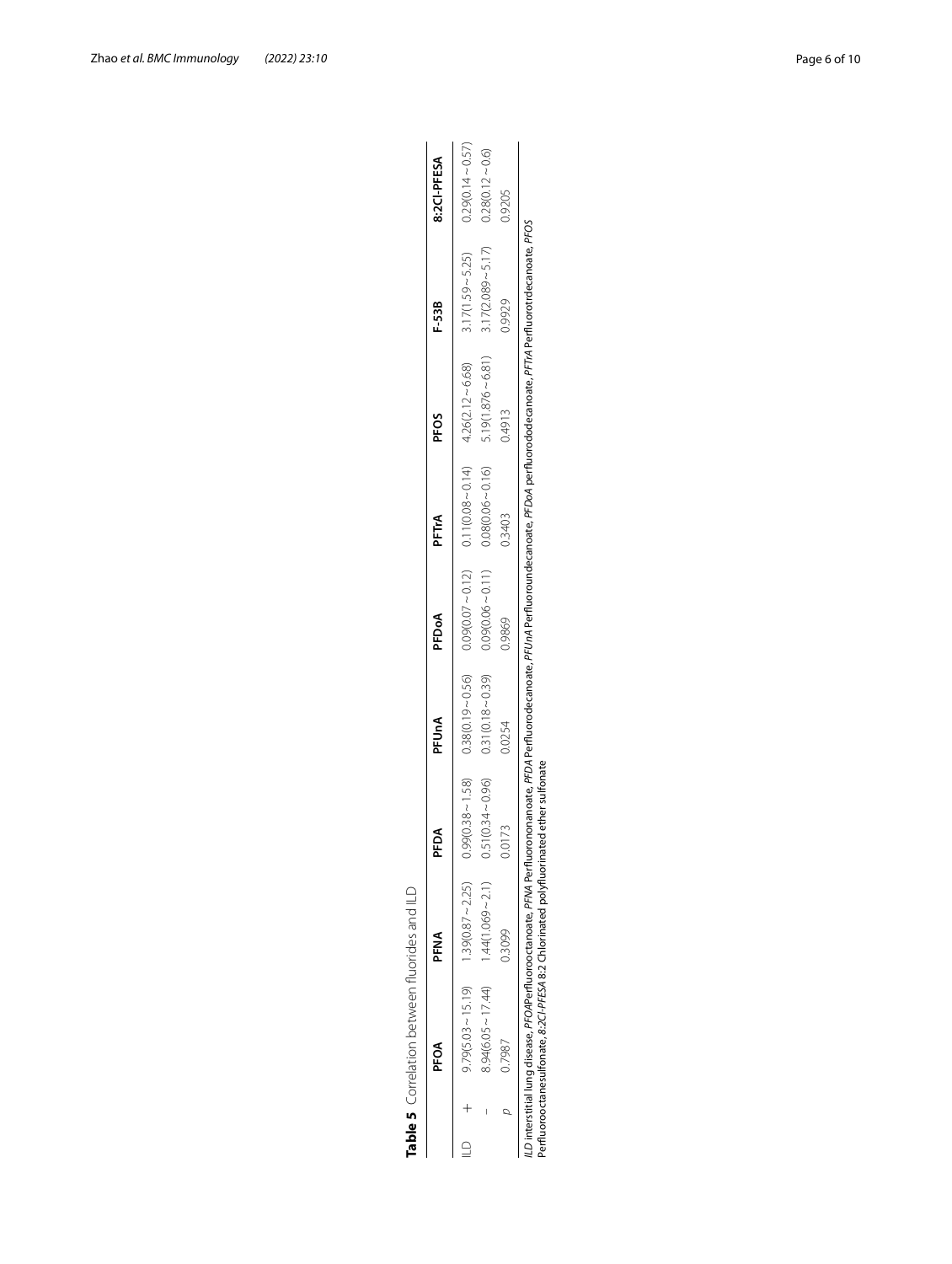PFAS concentrations and levels of T helper 2 cytokines [IL-4 and IL-5] and negative associations with T helper 1 cytokines (interferon-γand IL-2) [\[40\]](#page-9-27). Another study showed that higher concentrations of multiple PFASs were signifcantly associated with lower odds of detectable IL-1β, and perfuoroalkyl carboxylic acids had inverse associations with TNF-α, whereas the perfuoroalkyl sulfonic acids showed positive associations[\[41](#page-9-28)]. Perfuoroalkyl substances can afect the expression of several immunomodulatory genes (CYTL1, IL27) as well as other immune-associated genes (e.g. EMR4P, SHC4, ADORA2A)  $[42]$ . So, it is natural to think of a possible association between fuoride and autoimmune diseases, such as RA.

In this study we initially looked at the efect of fuoride on patients with rheumatoid arthritis. We described the demographic, clinical, and Immunologic Features of 155 Chinese Patients With Rheumatoid Arthritis. Most of the patients were female, and the average age of onset was about 43. The average duration of the disease when entering the study was 12 years and most of them had moderate to high disease activity. In the visceral system damage, the most common was the involvement of the blood system, liver and kidney function damage was relatively rare. Interstitial lung disease was not uncommon (Table [1\)](#page-2-0).

In this study, we detected 8 fuorides, PFOA, PFNA, PFDA, PFUnA, PFDoA, PFTrA, PFOS, 8:2Cl-PFESA, and these fuorides are higher in the serum of RA patients than in health controls. We found DAS28 related positively with the PFOA, PFNA, PFOS and 8:2Cl-PFESA. We analyzed the relationship between these fuorides and some common clinical indicators of RA. The median serum concentration of PFOA, PFNA, PFOS and 8:2Cl-PFESA in disease inactivity group, low disease activity group, moderate disease activity group and high disease activity group reached statistical difference with all  $p = 0.0001$ . But the median serum concentration of PFDA ( $p = 0.0570$ ), PFUnA ( $p = 0.3750$ ), and PFDoA ( $p = 0.6496$ ) was not different statistically in diferent groups. Although it was diferent statistically  $(p=0.0056)$ , the median serum concentration of PFTrA did not correlated linearly with the increase of DAS28. The median serum concentration of PFDA, PFUnA and PFDoA did not reach the statistical diference in dif-ferent DAS28 groups (Table [2\)](#page-2-1). The data showed fluorides may promote the disease activity. Previous studies have shown that perfuoroalkyl substances can afect a human being's weight, white blood cell and lymphocyte counts, and hemoglobin  $[43]$  $[43]$  $[43]$ . Therefore, we investigated the efects of perfuoroalkyl substances on the above indexes in patients with RA, as well as the efects of a visceral involvement, interstitial pneumonia, which is common in rheumatoid arthritis. The median serum concentration of PFOA, PFNA, and PFOS reached statistical diference in low weight group, normal weight group, and high weight group with  $p=0.0001$ ,  $p = 0.0007$  and  $p = 0.0005$  respectively. Although it was different statistically  $(p=0.0225)$ , the median serum concentration of PFTrA did not correlated linearly with the BMI. The median serum concentration of PFDA, PFUnA and PFDoA did not reach the statistical difer-ence in different BMI groups (Table [3](#page-3-0)). These data suggest that fuoride may afect nutrient metabolism in RA patients. We also investigated the efects of fuoride on the blood system. The median serum concentration of PFOA and PFOS reached statistical diference in leukopenia group and none leukopenia group with  $p=0.0215$ and  $p = 0.0484$  respectively. The median serum concentration of PFUnA reached the statistical diference in hemoglobinopenia group and non hemoglobinopenia group (Table  $4$ ). Interstitial lung disease (ILD) is one of the most important visceral lesions in patients with RA. The study showed the median serum concentration of PFDA and PFUnA reached the statistical diference between the none ILD group and ILD group (Table [5](#page-5-0)). This suggests that fluoride not only affects the disease activity of RA, but may also promote the occurrence of complications, such as blood system abnormality and ILD.

In conclusion, our study showed that there was a close relationship between fuoride and RA, suggesting that fuoride may be an important environmental factor that promotes the onset and progression of RA. However, this study also has great limitations. This study only observed the correlation between fuoride and the clinical manifestations of RA, and further studies are needed to explore the possible mechanism of fuoride promoting the occurrence and development of RA.

#### **Conclusion**

Some fuorides are closely related to the clinical manifestations of rheumatoid arthritis. We speculate that fuoride may be an important environmental factor contributing to the onset of RA and may lead to immune disorders in genetically predisposed individuals, leading to the onset or progression of rheumatoid arthritis.Further study should be made on the mechanism of fuoride leading to immune disorder and thus to the disease.

# **Methods**

#### **Patients and serum collection**

We recruited 155 patients with RA and 145 health controls in the Zhejiang University School of Medicine Second Afliated Hospital between March 2019 and Feb 2020. Patients were diagnosed as RA according to the EULAR/ACR 2010 criteria for RA and recruited during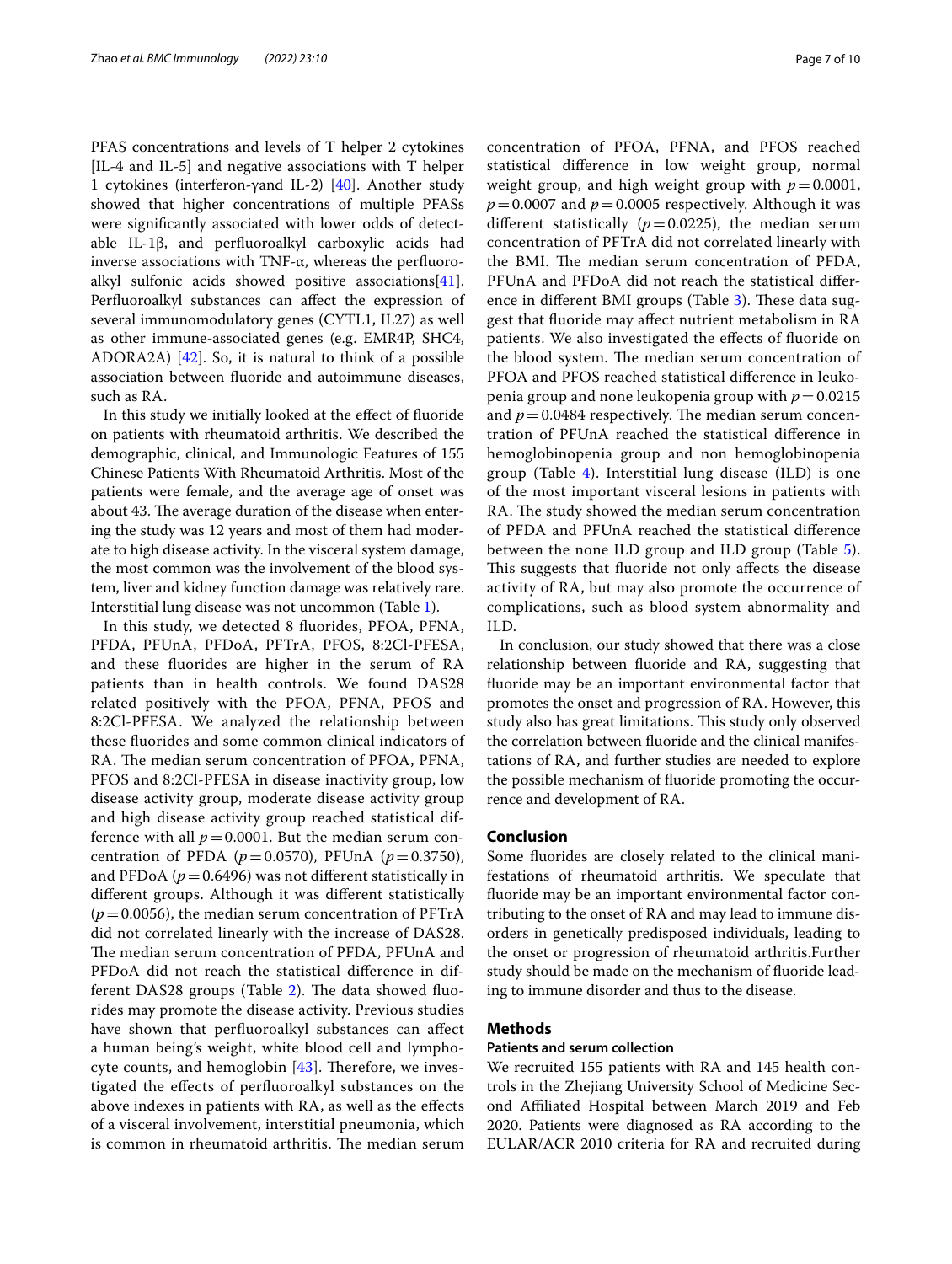a routine rheumatology clinic assessment. There is no evidence that the participants had been occupationally exposure to PFASs. Interstitial lung disease (ILD) was indicated by the presence of fbrosis in computed tomography (CT) scans. Prior to blood sampling, each participant provided a signed informed consent at the time of registration. The current research agreement was approved by the Ethic Committee of the Zhejiang University School of Medicine Second Afliated Hospital (ethics approval number: I2020001799).

Blood sample of participants were collected by physicians or nurses in BD-Vacutainer collection tubes (Becton, Dickinson and Company, NJ, USA) from cubital vein with Anticoagulant. After a brief mixed, the whole blood samples were centrifuged at 3000 r/min for 10 min to separate serum components and transferred to new blood tubes. The separated serum samples that stored in liquid nitrogen tank were then transported to the laboratory. Preparing field blanks (200 μL Milli-Q water,  $n=3$ ) were shipped with real serum samples during the sampling process. All collected serum specimen were stored at  $-80$  °C until analysis.

#### **Standards, reagents, and nomenclatures**

All Certifed standards of br-PFOSK, br-PFHxSK, MPFAC-MXA, PFAC-MXB, 8:2Cl-PFAES, 6:2Cl-PFAES and T-PFOA were obtained from Wellington Laboratories (Guelph, ON, Canada). br-PFOSK, br-PFHxSK and T-PFOA are derivatives of PFOS, PFHxS, PFOA, respectively, which provided by 3 M Co. and based on  $^{19}F\text{-NMR}$ analysis, the relative percentage of linear and branched isomers has precise data. PFAC-MXB consists of various PFAA standard solutions, including PFOA, perfuoropentanoate (PFPeA), perfuorododecanoate (PFDoA), perfuorobutanoate (PFHxA), perfuoroheptanoate (PFHpA), perfuorononanoate (PFNA), perfuoroundecanoate (PFUnA), perfuorobutanoate (PFBA), perfuorohexane sulfonate (PFHxS), perfuorotrdecanoate (PFTrA), perfuorotetradecanoate (PFTeA), perfuorobutane sulfonate (PFBS), perfuorodecanoate (PFDA), and PFOS. MPFAC-MXA is the mixture of eight isotopically-labeled standards (i.e.,  ${}^{13}C_4$ -PFOS,  ${}^{13}C_2$ -PFHxA,  ${}^{13}C_{5}$ -PFNA,  ${}^{13}C_{2}$ -PFDA,  ${}^{13}C_{2}$ -PFUnA,  ${}^{13}C_{4}$ -PFOA,  ${}^{13}C_{2}$ -PFDoA,  ${}^{18}O_2$ -PFHxS, and  ${}^{13}C_2$ -PFDoA).

Acetonitrile, Methanol (HPLC-grade), formic acid, and ammonium acetate were obtained from J&K Scientifc Co. Ltd. (shanghai, China) and ANPEL Laboratory Technologies Inc. (Shanghai, China). Milli-Q water (18 MΩ) was used in the laboratory (Academic A10; Germany).

For PFAS isomers (i.e. PFOA, PFOS, and PFHxS isomers), we adopt the nomenclatures from our previous study [\[44](#page-9-31)]. Take PFOA as an example, we are abbreviated the linear, sum of all branched isomers, perfuoroisopropyl, 3-perfuoromethyl, 4-perfuoromethyl, and 5-perfuoromethyl as n-PFOA, br-PFOA, iso-PFOA, 3 m-PFOA, 4 m-PFOA, and 5 m-PFOA, respectively.

## **Sample extraction**

Serum samples were extracted following an acetonitrilebased extraction method  $[45]$  $[45]$  $[45]$ , with slightly modifications. Prior to extraction, 200 μL of serum sample was spiked with internal standards (1.5 ng each), and then shook it by hands until completely mixed. After that, 4 mL acetonitrile were added to the serum samples. The mixture was vortexed, sonicated (53 kHz) for 30 min, and centrifuged at  $4000$  r/min for 10 min. The supernatant was transferred to a new 10 mL polypropylene (PP) tube (Biosharp, Beijing, China). The above extraction step was repeated once again with 4 mL of Methanol. The eluent was evaporated to near-dryness using gentle nitrogen. The residue was reconstituted in 200 μL of Methanol for HPLC-tandem mass spectrometry (MS/MS) analysis.

#### **Instrumental analysis**

Serum samples were analyzed for 19 PFASs using highperformance liquid chromatography with tandem mass spectrometry (HPLC–MS/MS), as described in Grandjean et al.  $[46]$  $[46]$ . 10 μL of each sample extract was injected onto an ACQUITY UPLC BEH C<sub>18</sub> column (1.7 μm, 2.1 mm  $\times$  50 mm; Waters, Miford, USA) at 40 °C. The mobile phase was constituted by 2 mM ammonium acetate  $(A)$  and methanol  $(B)$ . The UPLC flow rate was 0.2 mL/min and the elution gradient started at 80% A and 20% B, then ramped up to 50% B by 12 min and was held at 100% B for 2 min; fnally, it was returned to the initial condition. The mass spectrometer was operated in the electrospray negative ionization mode. Recording chromatograms through multiple reaction monitoring. The parent and product ions of target PFASs are listed in Additional fle [1](#page-8-10): Table S1 of the Supporting Information (Additional fle [1](#page-8-10): Table S2).

## **Quality assurance and quality control**

In order to monitor any method contamination, procedure blanks (i.e., 200  $\mu$ L of Milli-Q water, n=3) and quality control samples was identically performed for the pretreatment of actual human serum samples. When specifc PFASs were not detected in the blank samples, limits of detection (LODs) was defned as the addition level corresponding to a signal-to-noise ratio of three. If the analytes that were detected in the blank samples, LODs was reported as the mean value of the concentration plus three times the standard deviation of the blank. Triplicate recovery experiments were performed with spiked samples including human and fetal bovine serum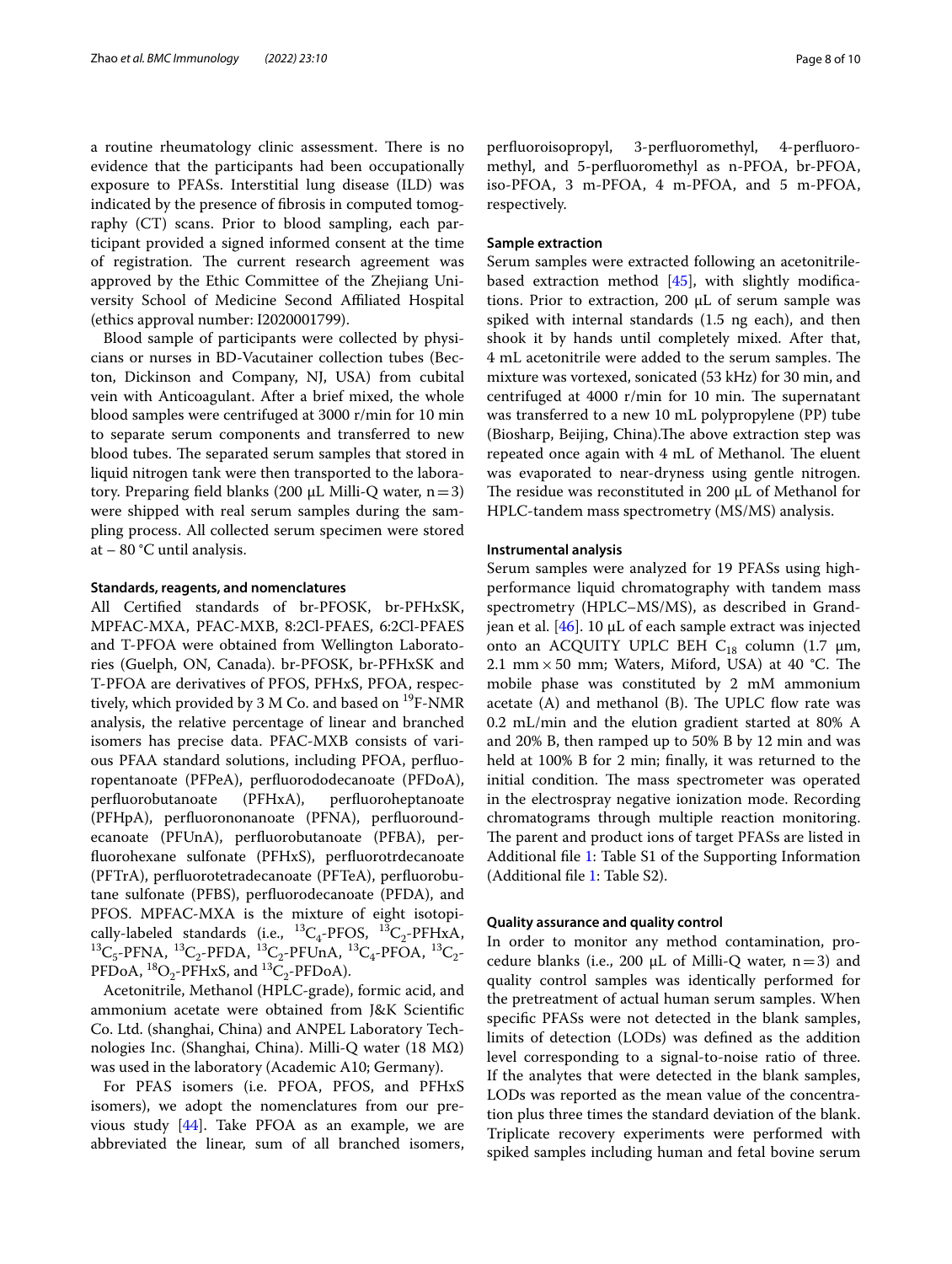samples. The mean recoveries of main PFASs in human serum were satisfaction, which were in the range of 70–120% and the relative standard deviations (RSD) of recoveries were less than 10%.

# **Statistical analysis**

Descriptive data are presented as means±standard deviation for continuous variables when the data were normally distributed or as M (P25–P75) when the data were non-normally distributed; numbers (%) are indicated for the categorical variables. Continuous variables were analyzed with Student t test in large samples of similar variance, or with the nonparametric Mann–Whitney U test for small samples. Categorical data were compared using the  $\chi^2$  or Fisher exact tests. A 2-tailed value of P<0.05 indicated statistical signifcance. Kruskal–Wallis test was used to compare the variables of multiple groups. Statistical analyses were performed with the 16.0 Stata/MP program (StataCorp LP, College Station, TX).

#### **Abbreviations**

PFASs: Perfuoroalkyl substances; RA: Rheumatoid arthritis; PFOA: Perfuorooctanoate; PFNA: Perfuorononanoate; PFTrA: Perfuorotrdecanoate; PFOS: Perfuorooctanesulfonate; BMI: Body mass index; 8:2Cl-PFESA: 8:2 Chlorinated polyfuorinated ether sulfonate; DAS28: Disease activity score 28; CRP: C reactive protein; PFUnA: Perfuoroundecanoate; PFDA: Perfuorodecanoate; HLA: Human leukocyte antigen; PTPN22: Protein tyrosine phosphatase nonreceptor type 22; PADI4: Peptidylarginine deiminase 4; ACPA: Anti-citrullinated peptide antibodies; NHANES: National Health and Nutrition Examination Survey; EULAR: European League against Rheumatism; ACR: American College of Rheumatology; ILD: Interstitial lung disease; CT: Computed tomography; br-PFOSK: Br-Potassium perfuorooctane sulfonate; br-PFHxSK: Br-Potassium perfuorohexane sulfonate; PFPeA: Perfuoropentanoate; PFDoA: Perfuorododecanoate; PFHxA: Perfuorobutanoate; PFHpA: Perfuoroheptanoate; PFBA: Perfuorobutanoate; PFHxS: Perfuorohexane sulfonate; PFTeA: Perfuorotetradecanoate; PFBS: Perfuorobutane sulfonate; HPLC: High performance liquid chromatography; RSD: Relative standard deviations.

# **Supplementary Information**

The online version contains supplementary material available at [https://doi.](https://doi.org/10.1186/s12865-022-00483-7) [org/10.1186/s12865-022-00483-7](https://doi.org/10.1186/s12865-022-00483-7).

<span id="page-8-10"></span>**Additional fle 1.** Supplementary materials.

#### **Acknowledgements**

None.

#### **Authors' contributions**

Y.Z., S.Z. and J.X. were responsible for the acquisition of the patient samples and clinical data. H.J., J.Q., S.H. and M.Z. were responsible for the fuoride detection and the acquisition of data. Y.Z., M.Z. and J.X. were responsible for data analysis and interpretation. M.Z. and J.X. were responsible for study conception and design. All authors were involved in drafting the article or revising it critically for important intellectual content. All authors have read and approved the manuscript.

#### **Funding**

Not applicable.

#### **Availability of data and materials**

The datasets generated and analysed during the current study are not publicly available due to without the consent from all patients to publish this data, but are available from the corresponding author on reasonable request.

#### **Declarations**

#### **Ethics approval and consent to participate**

Written informed consent was provided by all subjects, and the study was approved by the ethics committee of the Zhejiang University School of Medicine Second Afliated Hospital and was conducted according to the Declaration of Helsinki.

#### **Consent for publication**

Not applicable.

#### **Competing interests**

Yun Zhao, Hangbiao Jin, Jianli Qu, Sunzhao Zhang, Shilei Hu, Jing Xue and Meirong Zhao declare that they have no conficts of interest.

#### **Author details**

<sup>1</sup> Department of Rheumatology, Zhejiang University School of Medicine Second Afliated Hospital, Hangzhou 310009, Zhejiang, People's Republic of China. <sup>2</sup> Key Laboratory of Microbial Technology for Industrial Pollution Control of Zhejiang Province, College of Environment, Zhejiang University of Technology, Hangzhou 310032, Zhejiang, People's Republic of China. <sup>3</sup>Department of Laboratory Medicine, Zhejiang University School of Medicine Second Afliated Hospital, Hangzhou 310009, Zhejiang, People's Republic of China.

# Received: 10 January 2022 Accepted: 23 February 2022

#### **References**

- <span id="page-8-0"></span>Alamanos Y, Voulgari PV, Drosos AA. Incidence and prevalence of rheumatoid arthritis, based on the 1987 American College of Rheumatology criteria: a systematic review. Semin Arthritis Rheum. 2006;36:182–8.
- <span id="page-8-1"></span>2. Kurkó J, Besenyei T, Laki J, Glant TT, Mikecz K, Szekanecz Z. Genetics of rheumatoid arthritis—a comprehensive review. Clin Rev Allergy Immunol. 2013;45:170–9.
- <span id="page-8-2"></span>3. Raychaudhuri S, Sandor C, Stahl EA, et al. Five amino acids in three HLA proteins explain most of the association between MHC and seropositive rheumatoid arthritis. Nat Genet. 2012;44:291–6.
- <span id="page-8-3"></span>4. Bayley R, Kite KA, McGettrick HM, et al. The autoimmune-associated genetic variant PTPN22 R620W enhances neutrophil activation and function in patients with rheumatoid arthritis and healthy individuals. Ann Rheum Dis. 2015;74:1588–95.
- 5. Massarenti L, Enevold C, Damgaard D, et al. PADI4 polymorphisms confer risk of anti-CCP-positive rheumatoid arthritis in synergy with HLA-DRB1\*04 and smoking. Front Immunol. 2021;18:707690.
- <span id="page-8-4"></span>6. Mustelin T, Bottini N, Stanford SM. The contribution of PTPN22 to rheumatic disease. Arthritis Rheumatol. 2019;71:486–95.
- <span id="page-8-5"></span>7. Ishikawa Y, Ikari K, Hashimoto M, et al. Shared epitope defnes distinct associations of cigarette smoking with levels of anticitrullinated protein antibody and rheumatoid factor. Ann Rheum Dis. 2019;78:1480–7.
- <span id="page-8-6"></span>8. Seror R, Henry J, Gusto G, Aubin HJ, Boutron-Ruault MC, Mariette X. Passive smoking in childhood increases the risk of developing rheumatoid arthritis. Rheumatology (Oxford). 2019;58:1154–62.
- <span id="page-8-7"></span>9. Hensvold AH, Magnusson PKE, Joshua V, et al. Environmental and genetic factors in the development of anticitrullinated protein antibodies (ACPAs) and ACPA-positive rheumatoid arthritis: an epidemiological investigation in twins. Ann Rheum Dis. 2015;74:375–80.
- <span id="page-8-8"></span>10. Kissel T, van Schie KA, Hafkenscheid L, et al. On the presence of HLA-SE alleles and ACPA-IgG variable domain glycosylation in the phase preceding the development of rheumatoid arthritis. Ann Rheum Dis. 2019;78:1616–20.
- <span id="page-8-9"></span>11. Fadlallah S, Hussein H, Jallad MA, et al. Efect of Epstein-Barr virus DNA on the incidence and severity of arthritis in a rheumatoid arthritis mouse model. Front Immunol. 2021;12:672752.